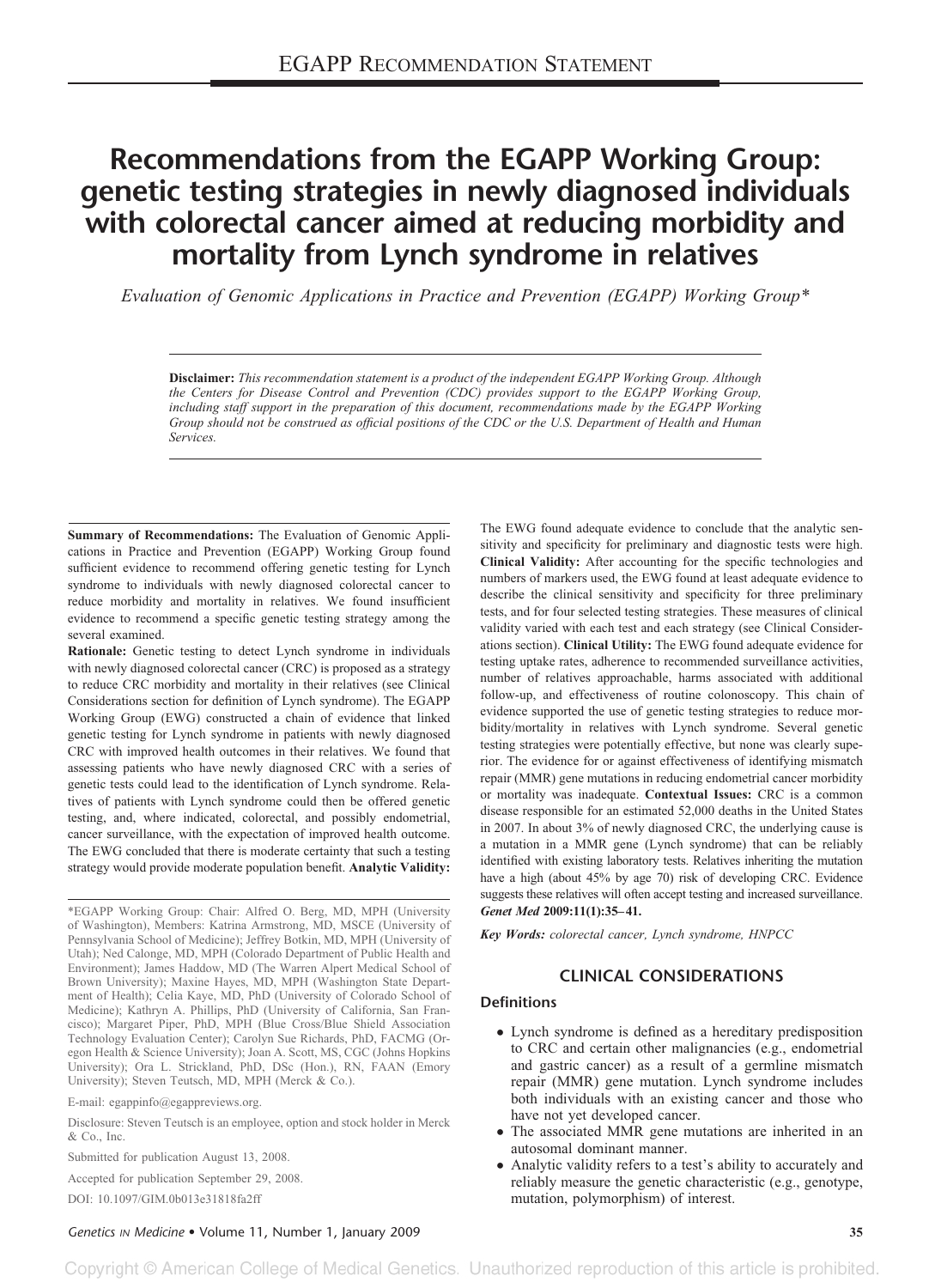● Clinical validity defines how well test results correlate with the intermediate or final outcomes of interest. This is usually reported as a clinical sensitivity/specificity.

## **Patient population under consideration**

These recommendations apply to all individuals with a new diagnosis of CRC. An estimated 2– 4% can be identified as having Lynch syndrome.

## **Preliminary (screening) tests**

Microsatellite instability (MSI) testing or immunohistochemical (IHC) testing (with or without *BRAF* mutation testing) of the tumor tissue are examples of preliminary testing strategies that could be used to select patients for subsequent diagnostic testing. Diagnostic testing involves MMR gene mutation (and deletion/duplication) testing of the proband, usually using a blood sample. Lynch syndrome is most commonly caused by mutations in the two MMR genes *MLH1* and *MSH2*; less commonly by mutations in *MSH6* and *PMS2*.

Clinical performance (sensitivity/specificity) to identify Lynch syndrome:

- 80-91% sensitivity of MSI testing among those with *MLH1* or *MSH2* mutations, depending on MSI panel composition; associated specificity is 90%.
- 55–77% sensitivity of MSI testing among those with *MSH6* (or *PMS2*) mutations, depending on panel composition; associated specificity is 90%.
- 83% sensitivity of IHC testing, regardless of MMR gene involved; associated specificity of 89%.
- Virtually 100% of individuals with Lynch syndrome do not carry the *BRAF* mutation, whereas 68% of those without Lynch syndrome do. *BRAF* mutation testing is usually restricted to CRC cases with absent staining for *MLH1*.
- An estimated 84% of the individuals with Lynch syndrome can be identified with current methods for DNA sequencing and deletion analysis. The 16% not detectable are associated with *PMS2* mutations. Testing of this gene has only recently become commercially available, and its use was not included in this review. This rate is only achievable if all newly diagnosed CRC cases are tested.

## **Treatment/follow-up of probands and relatives**

Evidence does not exist to make specific recommendations for changes in CRC treatment in probands. The EWG recommends that probands be informed of the advantages of contacting blood relatives to offer counseling and targeted testing to diagnose Lynch syndrome. Among relatives diagnosed with Lynch syndrome (MMR positive), more frequent colonoscopies are indicated and should begin at an earlier age than recommended for average risk individuals. Increased surveillance results in reduced rates of colon cancer and death from all causes. Among women with Lynch syndrome (both probands and relatives), additional surveillance for early identification of endometrial cancer may be considered, but there is less evidence to support it.

## **Other considerations**

● The general debate on the issue of consent is acknowledged. However, because of the potential impact on the patient's relatives, the EWG recommends that individuals with newly diagnosed CRC should be routinely offered counseling and educational materials aimed at informing them and their relatives of the potential benefits and harms

associated with genetic testing to identify Lynch syndrome.

• Protocols for sample collection, laboratory testing, and reporting of results need to be instituted, as well as for contacting, educating, testing, and following relatives with Lynch syndrome.

## **Other approaches**

Family history is an important risk factor for CRC in the general population. Among individuals with newly diagnosed CRC, however, family history is less useful as the first step in identifying Lynch syndrome than strategies involving the analysis of tumor samples (e.g., MSI, IHC). The application of Amsterdam and Bethesda criteria has resulted in variable and generally poor performance in identifying Lynch syndrome. Therefore, the EWG does not recommend the use of family history to exclude individuals with newly diagnosed cancer from the offer of genetic testing.

## **Economic considerations**

Costs per Lynch syndrome case detected depend on the testing strategy selected; higher costs are associated with higher sensitivity. Total program costs are highest when no preliminary tests are employed (e.g., all individuals with newly diagnosed CRC are offered DNA sequencing).

# **BACKGROUND AND CLINICAL CONTEXT FOR THE RECOMMENDATION**

CRC is the second leading cause of cancer-related death in the United States in both men and women, with an estimated 52,000 deaths in 2007.<sup>1</sup> About 1 in 30 CRC patients  $(2-4\%)$ have Lynch syndrome.<sup>2</sup> When other relatives are found to carry a deleterious MMR gene mutation, they are also classified as having Lynch syndrome, because they are predisposed to developing these cancers, as well. The EWG avoids the term hereditary nonpolyposis colorectal cancer (HNPCC) because it now adds confusion to the understanding of this disorder. HNPCC has been applied to families meeting only limited family history criteria and to individuals with CRC having MSI-high test results, but no vertical transmission of a MMR gene mutation.3,4

The four MMR genes of major interest are *MLH1*, *MSH2*, *MSH6*, and *PMS2*. Mutations in *MLH1* and *MSH2* together account for the majority of Lynch syndrome cases diagnosed; mutations in *MSH6* and *PMS2* are less common. The risk of CRC in individuals with Lynch syndrome is high for both a second primary CRC in the patient (estimated at 16% within 10 years), and a new cancer in a first- or second-degree family member with Lynch syndrome (about 45% for men and 35% for women by age 70).<sup>5</sup> Changing management of both patients and relatives with the MMR gene mutation has the potential for reducing CRC-related morbidity and mortality. To better understand the utility of DNA testing strategies in reducing morbidity and mortality from Lynch syndrome, EGAPP commissioned an evidence-based review to address an overarching question regarding the following specific clinical scenario:

*Does risk assessment and MMR gene mutation testing in individuals with newly diagnosed CRC lead to improved outcomes for the patient or relatives, or is it useful in medical, personal, or public health decision making?*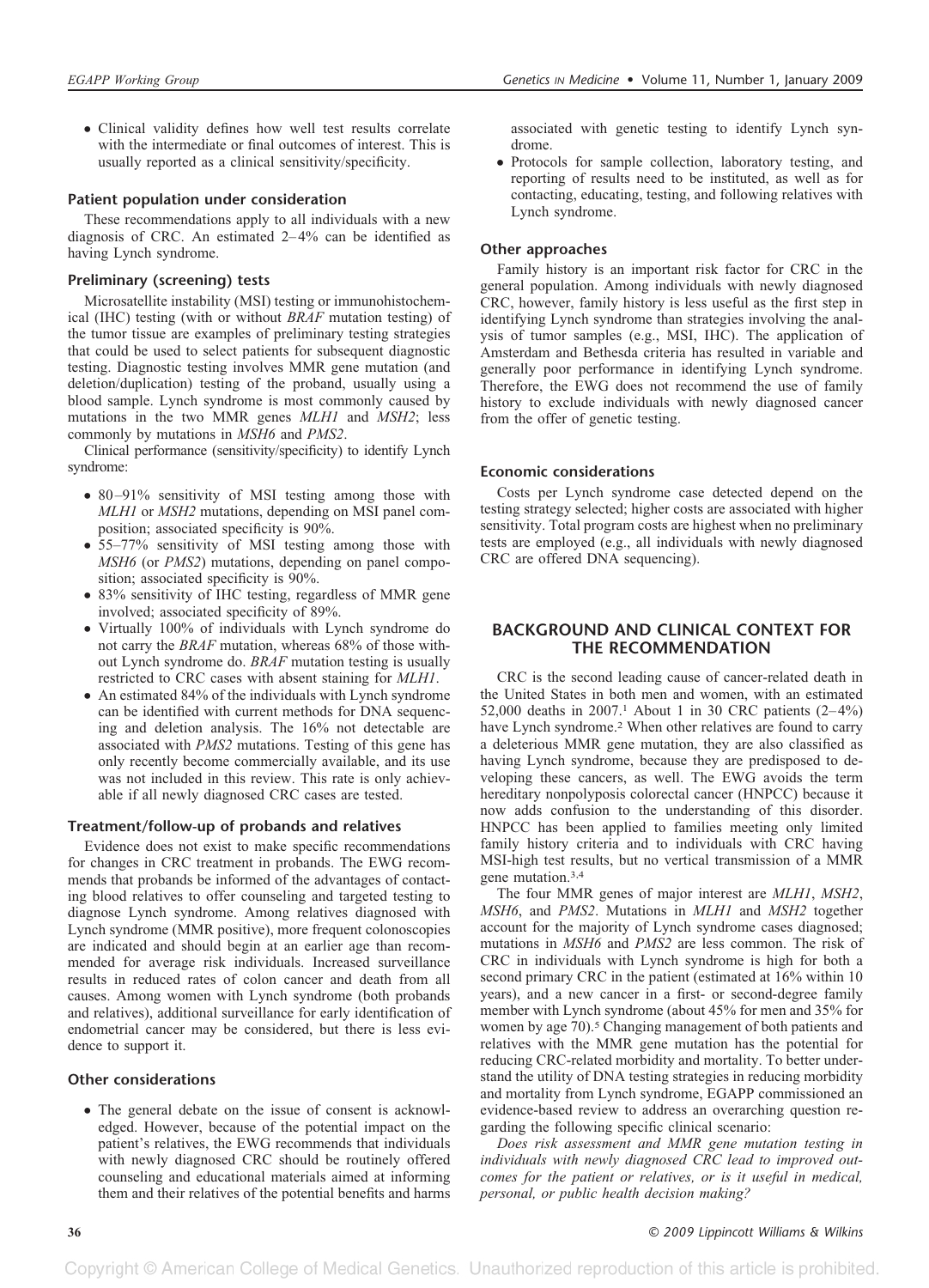# **REVIEW OF SCIENTIFIC EVIDENCE**

This statement summarizes the supporting scientific evidence used by the EWG to make recommendations regarding the use of testing strategies to identify Lynch syndrome (presence of a MMR gene mutation) among newly diagnosed cases of CRC.

### **Methods**

EGAPP is a project developed by the National Office of Public Health Genomics at the Centers for Disease Control and Prevention to support a rigorous, evidence-based process for evaluating genetic tests and other genomic applications that are in transition from research to clinical and public health practice in the United States <sup>6</sup> A key goal of the EWG is to develop conclusions and recommendations regarding clinical genomic applications, and to establish clear linkage to the supporting scientific evidence.7 The EWG members are nonfederal multidisciplinary experts convened to establish methods and processes, set priorities for review topics, participate in technical expert panels for commissioned evidence reviews, and develop and publish recommendations.

EGAPP commissioned an evidence review through the Agency for Healthcare Research and Quality (AHRQ); the Tufts New England Medical Center Evidence-based Practice Center conducted the review.8 The review focused on the accuracy of diagnostic strategies for HNPCC, and the implications of testing to individuals with CRC and their families. It was anticipated that data might not be available to directly answer the overarching question. The EWG, therefore, constructed an analytic framework and key questions to address different components of evaluation (e.g., analytic and clinical validity, intermediate outcomes of interest, and clinical utility) for the purpose of providing relevant indirect evidence of efficacy. Established methods were followed in conducting this review.9 A Technical Expert Panel that included three EWG members was available to provide expert guidance during the course of the review. The final report, "*Hereditary Nonpolyposis Colorectal Cancer: Accuracy of Diagnostic Strategies and Implications to Patients with Colorectal Cancer and Their Families*," is available online.8

In addition, a technical contractor with experience in evidence review collaborated with EGAPP staff and consultants to conduct a supplementary targeted evidence review<sup>5</sup> based on EGAPP methodology.10 This supplementary review was initiated because Lynch syndrome emerged as being of more specific interest than the less well-defined clinical constellation of HNPCC, and because EWG members requested additional information to address questions dealing with impact of testing strategies on relatives.

EWG members reviewed the AHRQ evidence report, the supplementary targeted review, and key primary publications in detail, and examined other sources of information to address specific gaps in the evidence. The writers of the supplementary report and these EGAPP panel members further collaborated in constructing simple economic models to assist in analyzing the limited evidence available on clinical utility and in estimating how various testing strategies might function in practice. The final EGAPP recommendation statement regarding the use of testing strategies aimed at reducing morbidity and mortality from Lynch syndrome was formulated based on magnitude of effect, certainty of evidence, and consideration of contextual factors (e.g., severity of disorder, family considerations, and costs).

## **Technology**

Strategies for risk assessment are defined in this review as a test or a specific series of tests offered to individuals with newly diagnosed CRC to identify those at sufficient risk for Lynch syndrome to be candidates for MMR gene testing. Based on the AHRQ evidence report, it was decided not to use the family history as an initial screening test (e.g., Amsterdam II or Bethesda criteria) because of the difficulty and costs of obtaining reliable family history and the overall poor sensitivity and specificity of this approach as a first step in identifying risk for Lynch syndrome in this clinical scenario. Possible preliminary tests include either MSI of tumor tissue that can identify the loss of MMR gene function, or IHC testing that identifies the absence of MMR gene protein in tumor tissue. Direct testing of the patient's DNA can then be performed by sequencing to identify deleterious mutations in MMR genes, and multiplex ligationdependent probe amplification (MLPA) to detect deletions in MMR gene exons. Testing for the *BRAF* V600E mutation is also being evaluated for use in patients whose IHC study indicates absence of the MLH1 protein. *BRAF* mutation testing is associated with methylation abnormalities of the *MLH1* promoter region which are not found in association with *MLH1* mutations. Individuals found with the *BRAF* mutation are unlikely to have Lynch syndrome and, therefore, can avoid the need for expensive MMR gene testing.

#### **Analytic validity**

Analytic validity refers to a test's ability to accurately and reliably measure the analyte or genotype of interest, and includes measures of analytic sensitivity and specificity, assay robustness, and quality control. Three preliminary tests (MSI, IHC, and *BRAF*) are relevant for Lynch syndrome, as well as diagnostic testing for mutations in specific MMR genes via sequencing, and for MMR gene deletions by MLPA. Although a comprehensive review of these tests was not performed, general information regarding these tests is summarized below.

- DNA sequencing is considered a gold standard, but the actual analytic performance is difficult to estimate. A recently instituted European external proficiency testing program is focused on sequencing methodology rather than sequencing a specific gene.<sup>11</sup> It is not yet known whether this approach will serve as an adequate measure of analytic validity.
- MSI testing is offered in many laboratories in the United States, and a high proportion will participate in the College of American Pathologists (CAP) external proficiency testing program (Molecular Pathology, MSI).12 Based on those program results, the analytic performance was high, but deficiencies were identified. Participant summary reports suggest that general adherence to best practices (e.g., documenting a high proportion of tumor cells, using three or more mononucleotide repeats) may be associated with higher analytic validity.
- IHC testing for MMR gene proteins is not currently subjected to CAP external proficiency testing, but IHC testing for other proteins (HER2, CD117, ER, CD-20, or EGFR) is offered as part of the CAP Immunohistochemistry Survey.13
- *BRAF* mutation testing is less available than these other tests. Given that this test is aimed at identifying a single mutation, analytic validity is likely to be high; similar to that found through CAP proficiency testing for other single mutation tests such as the gene associated with

*Genetics IN Medicine* • Volume 11, Number 1, January 2009 **37**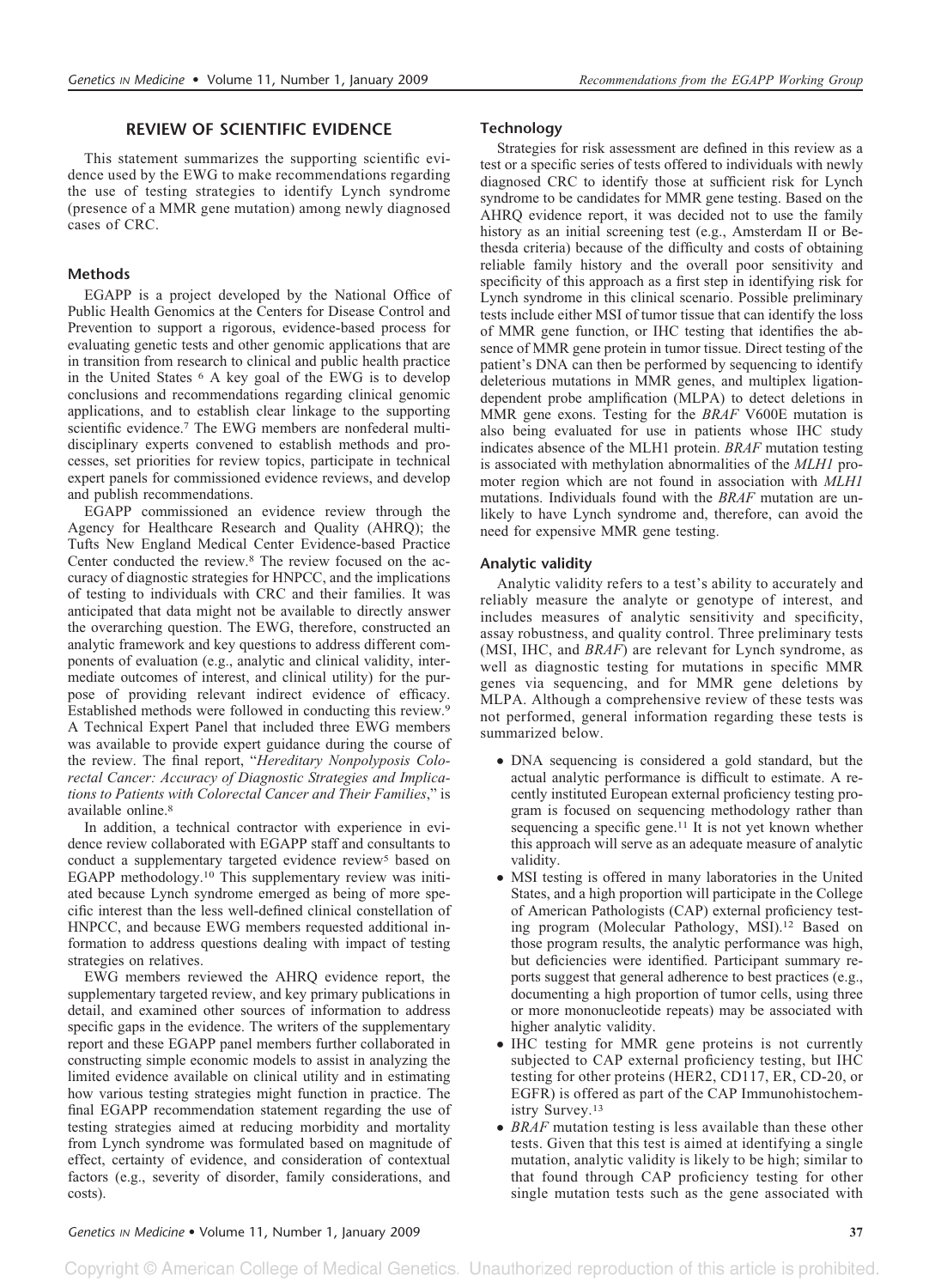hemochromatosis.14 *BRAF* mutation testing has very high clinical validity, as few reported MMR gene mutation carriers have also been found to carry this mutation; this provides indirect evidence of high analytic validity.

# **Clinical validity**

The clinical validity of a genetic test defines how well test results correlate with the intermediate or final outcomes of interest. In this clinical scenario, the evidence for clinical validity is dispersed among studies examining MSI, IHC, *BRAF* and MMR gene testing, singly and in various combinations. MMR gene testing for one of the mutations of interest is the standard for defining Lynch syndrome. Thus, the EWG examined evidence comparing performance of MSI, IHC, and *BRAF* as preliminary tests to identify individuals who should be offered diagnostic MMR gene testing.

## *Microsatellite instability testing*

To determine clinical sensitivity of MSI testing, the ideal study would be to enroll individuals consecutively diagnosed with CRC from a typical population and perform MMR gene mutation testing on all, followed by MSI testing on those identified with Lynch syndrome. No such studies were found. Of 11 studies meeting inclusion criteria (examining a total of 150 patients with Lynch syndrome), only one was population based, but it was restricted to younger probands.<sup>5</sup> The review was further complicated in that studies did not use the same markers (or the same number of markers) in the MSI panel, with some using as few as two and others as many as 11. A high proportion of mutations in the *MLH1* and *MSH2* genes can be associated with MSI-high results; about 89% if three or more mononucleotide markers are used. Sensitivity for *MSH6* is probably lower, estimated at 77%, even with a comprehensive panel. Current practice in clinical laboratories may result in lower performance than in research laboratories. Six studies provide information regarding clinical specificity, leading to an estimate of approximately 90.2% (false positive rate of 9.8%). Two used only one mononucleotide marker (*BAT26*) to define MSI status and, as might be expected, both showed higher specificities (lower false positive rates) than the consensus.

# *Immunohistochemical testing*

The optimal study design to determine clinical sensitivity of IHC testing would be similar to that for MSI; none were identified. Nine studies met inclusion criteria (examining a total of 149 patients with Lynch syndrome).5 Sensitivity for *MLH1, MSH2*, and *MSH6* are each estimated at 83%, based on seven studies for *MLH1* and *MSH2*, and five studies for *MSH6*. Two studies were informative with respect to specificity, leading to an estimate of approximately 90% (false positive rate of 10%).

## *BRAF V600E mutation testing*

About 90% of the mutations in the *BRAF* gene in CRC tumors are accounted for by a transversion  $(1799 \text{ T} > A)$ , identified as V600E. The *BRAF* mutation is often present when the promoter region of the *MLH1* gene is methylated (methylation is the most common cause of absent MLH1 staining). When the *BRAF* V600E mutation is present, a deleterious MMR gene mutation has not yet been reported. These characteristics can be useful in determining which patients with absent MLH1 staining should be offered *MLH1* gene sequencing. Among the three studies with useable results, no

*BRAF* mutations were found among 42 Lynch syndrome patients with absent MLH1 staining, whereas 68% of sporadic cancers (e.g., MLH1 absent staining, but no detectable MMR gene mutation) had the *BRAF* mutation.<sup>5</sup> This reduces the number of patients needing MMR gene sequencing without reducing clinical sensitivity. Indirect evidence and gray data support this finding.

# *Conclusions*

The EWG found convincing evidence that the sensitivity of MSI testing is about 89% for mutations in *MLH1* and *MSH2*, with a lower sensitivity of about 77% for mutations in *MSH6* (and *PMS2*). Sensitivity is higher when three or more mononucleotide markers are included in the panel. Specificity is estimated to be 90.2%, with an adequate level of evidence. There is also convincing evidence that the sensitivity of IHC testing is 83%, regardless of the underlying MMR gene mutation. Specificity is more variable, with a central estimate of 88.8% and an adequate level of evidence. Inadequate evidence is available to determine the distribution of mutations in the MMR genes, but preliminary estimates are 32% *MLH1*, 39% *MSH2*, 14% *MSH6*, and 14% *PMS2*. Adequate evidence is available to estimate sensitivity (69%) and specificity (100%) for *BRAF* mutation testing among newly diagnosed CRC cases with absent IHC staining for MLH1.

## **Clinical utility**

The clinical utility of a genetic test is the likelihood that using the test to guide management will significantly improve health-related outcomes. In this clinical scenario, the question is whether a multistep testing strategy leads to improved clinical outcomes in patients or their relatives. The EWG examined a chain of evidence<sup>10</sup> constructed from studies that individually assessed the components of clinical utility that might provide indirect evidence for clinical utility. At the highest level, these include whether testing leads to changes in clinical management for patients or relatives, and whether such changes in clinical management result in changes to outcomes, with attention to both benefits and harms. In each of these areas EGAPP found limited but promising evidence suggesting that testing can improve outcomes.

## *Clinical management*

Evaluating clinical management involves answering the following two questions: (1) are management options for patients and relatives with an MMR mutation different from those without an MMR mutation; and (2) does knowledge of MMR mutation status change management decisions?

- Probands with Lynch syndrome—The EWG found a variety of surgical and medical management options for Lynch syndrome patients with CRC, but was unable to identify any comparative studies. Subtotal colectomy with ileorectal anastomosis is recommended as a reasonable alternative to segmental resection in these cases, but it has not been shown to be superior at follow-up. No alteration in chemotherapy is currently recommended for Lynch syndrome patients, although a small body of evidence suggests that MSI-high tumors are relatively resistant to 5-fluorouracil and more sensitive to irinotecan.5 Further clinical trials will be necessary before clinical management recommendations are changed for Lynch syndrome patients with cancer.
- Family members with Lynch syndrome—Clinical management of first- and second-degree relatives of patients with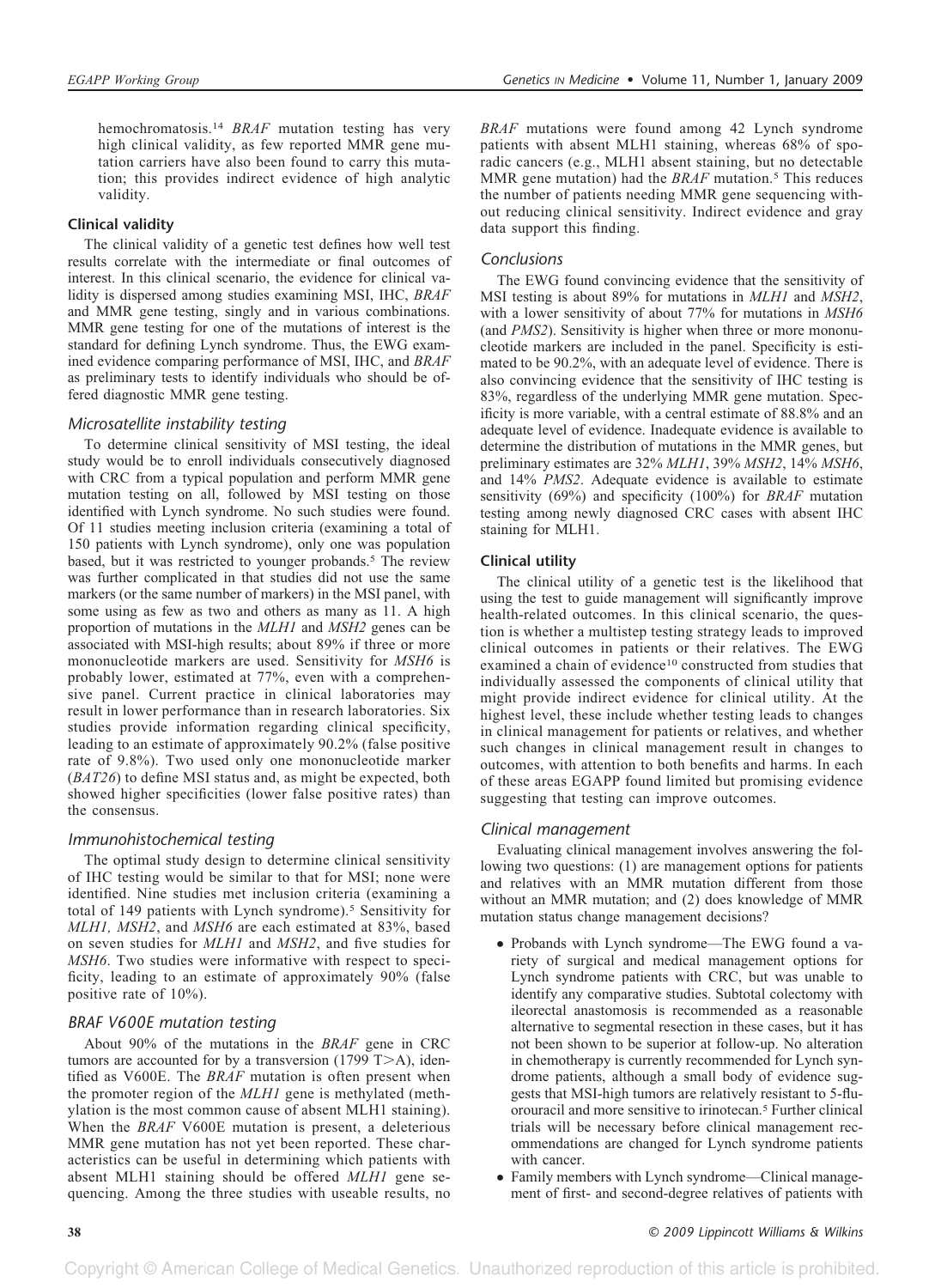Lynch syndrome begins with counseling and genetic testing and then includes increased surveillance for relatives found to have Lynch syndrome. Seven studies on the question of counseling and testing showed that about half of the relatives received counseling, and 95% of these chose MMR gene mutation testing.<sup>5</sup> Among the seven studies that examined how testing affects surveillance among relatives with Lynch syndrome, uptake of colonoscopy was high beginning at age 20 –25 years, ranging from 53% to 100%. Colonoscopy is recommended every 1–2 years for both patients and their relatives with Lynch syndrome, beginning at age 20–25 years.<sup>15</sup> Colonoscopy risks include nausea, abdominal pain, dizziness, bleeding (2–21/1000 procedures), perforation (0.3–3.0/1000 procedures), and death  $(0.0 - 0.2/1000)$  procedures).

- Risk-reducing colorectal resection in relatives is generally not recommended because of its inherent morbidity and rare mortality, but has been suggested as an option in special circumstances. No data are available regarding how often this option is presented and accepted. A decision analytic study16 suggested that subtotal colectomy in patients under age 47 with Lynch syndrome increased life expectancy by 1–2.3 years. Indirect evidence from one study suggested that identification of MMR mutations was associated with better prognosis of CRC.
- Female probands and relatives with Lynch syndrome—In women with Lynch syndrome, transvaginal ultrasound and endometrial biopsy every 1–2 years, beginning at age 30 –35 years, have been recommended by some, because of the associated risk for endometrial cancer. Two studies have shown that adherence to surveillance is higher in women found to carry a mutation.17,18 Hysterectomy and bilateral salpingo-oophorectomy is also an option, although not recommended.5

# *Outcomes*

Using the chain of evidence methodology,10 the EWG found adequate evidence that an appropriate testing strategy could lead to acceptable changes in management that can improve clinical outcomes for patients and their relatives. Although there are no randomized trials exploring whether systematic colonic surveillance (e.g., colonoscopy) is effective in reducing Lynch syndrome–related morbidity and mortality, one long-term, nonrandomized controlled study from Finland followed 252 relatives at high risk of having Lynch syndrome.19 Mutation testing became available during the course of the study, and all colon cancers that developed were found in relatives who carried a mutation. Using an intention to treat analysis, 10 incident CRC cases (8%) occurred among those having colonic surveillance, whereas 26 incident CRC cases (22%) occurred among relatives without such surveillance. This represents a 62% reduction in risk for CRC and a significant reduction in CRC-associated mortality among relatives of Lynch syndrome cases. Supporting evidence was also available from a cohort study of 2788 individuals from 146 Lynch syndrome families in the Netherlands (reduction in standardized mortality ratio between subjects with  $(n = 897)$  or without  $(n = 1073)$  colonic surveillance (6.5 vs. 23.9;  $P < 0.001$ ).<sup>20</sup>

In a retrospective study, 61 of 315 women with MMR gene mutations selected risk reducing surgery for endometrial cancer.21 After approximately 10 years, no endometrial cancers or ovarian cancers developed in the women with surgery, whereas a third of women who did not have surgery developed endometrial cancer, and 5.5% developed ovarian cancer.

Studies reporting psychosocial sequelae of mutation testing find that distress among mutation carriers is usually short term and that noncarriers experience significant relief.<sup>5</sup> Very few data are available with respect to concern about employment and insurance.

# *Preliminary cost descriptions*

Existing economic analyses that included relatives with Lynch syndrome were reviewed and found to be inadequate (e.g., variability in assumptions and initial values, no consideration of impact on relatives, no assessment of IHC as the primary screening test or refined testing strategies that involve *BRAF* or methylation testing).22–25 The EWG commissioned a basic economic analysis comparing selected strategies of combining MSI, IHC, *BRAF*, and MMR gene mutation testing for the identification of Lynch syndrome among individuals with CRC and their relatives.<sup>5</sup> Four selected sample testing strategies were included. The outcome of interest was the cost per Lynch syndrome case detected (proband, and proband and relatives), total program costs through identification of Lynch syndrome individuals, and the associated incremental costs. Although this cost consequences analysis did not allow the EWG to recommend a specific strategy, the results were used in context with the other findings to inform its recommendation.

# **Research gaps**

Research gaps were identified in four areas. Further studies in these areas could contribute substantially to refining recommendations:

- 1. Analytical validity—The technology for MSI, IHC, and MMR mutation testing has changed significantly in the last few years and might be expected to continue to do so. Better quality data regarding analytical validity of testing and laboratory proficiency testing should be a high priority. More information on the analytic validity of tests used to refine these strategies (e.g., *BRAF* mutation testing, direct methylation testing) is needed.
- 2. Clinical validity—Several testing strategies are available, and some are in limited clinical use. Better quality studies comparing their clinical validity are needed in typical populations of individuals with CRC. For example, how would a strategy beginning with MSI testing only, followed by MMR mutation testing in positives, compare with strategies beginning with IHC only, or with both? How would the addition of *BRAF* or methylation testing change the overall clinical sensitivity and specificity? Are there circumstances under which collection of accurate family history information and use of Bethesda guidelines in a testing strategy might be effective in reducing the number of cases for which sequencing is warranted?
- 3. Clinical utility—CRC is common enough that a direct study that begins with genetic testing and follows through clinical outcomes should be possible in a multicenter protocol. Alternatively, higher quality studies of the individual components of clinical utility (e.g., changes in management, uptake of management recommendations, and long-term clinical outcomes) could be undertaken.
- 4. Cost-effectiveness analyses (CEA)—There are few CEAs for Lynch syndrome and they are limited in scope. Few have included the impact on relatives, none have examined IHC as the primary initial test, and they vary widely in their assumptions and initial values. In addition, none

## *Genetics IN Medicine* • Volume 11, Number 1, January 2009 **39**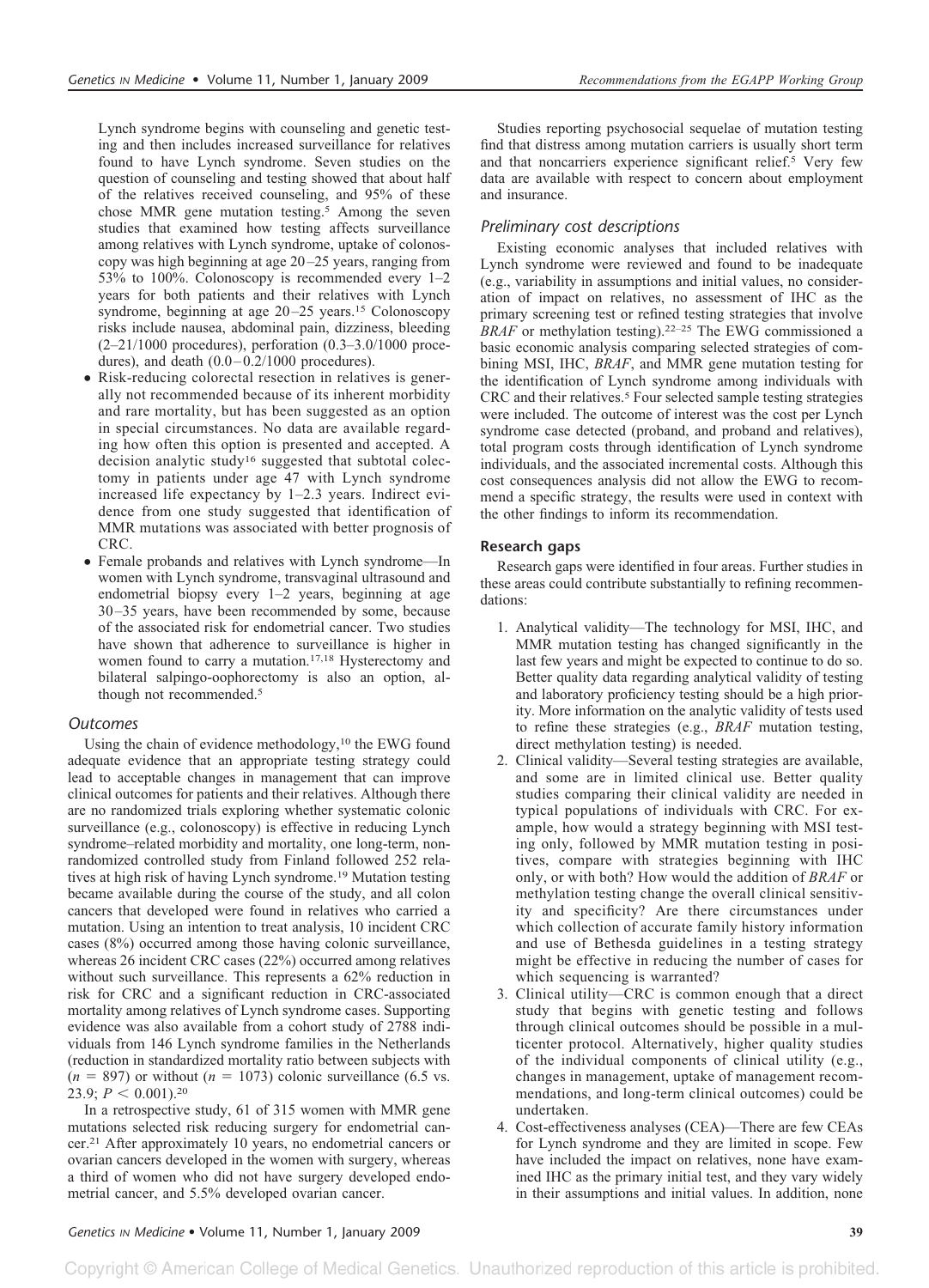have looked at refined testing strategies that involve *BRAF* or methylation testing. CEA studies could form the basis to recommend a specific testing strategy to identify Lynch syndrome, and such an analysis is currently underway in partnership with EGAPP.26

## **Recommendations of other groups**

National Comprehensive Cancer Network (NCCN), Clinical Practice Guidelines in Oncology™ v.2.2008.27

#### *Inherited colon cancer*

• "HNPCC is the most common form of a genetically determined colon cancer predisposition... accounting for  $2-3\%$ of all colorectal cancer cases. Surveillance has been shown to reduce the risk of colorectal cancer and may be of benefit in the early diagnosis of endometrial cancer."

#### *HNPCC molecular work-up and genetic testing*

- "Mixed strategy (MSI testing for all colorectal cancer patients followed by *MSH2* and *MLH1* testing of MSI-high tumors) has been shown as the most cost-effective approach for HNPCC screening. However, conclusive data are not yet available that establishes which test is the most cost-effective screening mechanism in HNPCC"
- "Genetic screening for MSI is cost effective for patients with newly diagnosed colon cancer as well as for the siblings and children of mutation carriers."
- "When a mutation is found in the family, it offers an opportunity to provide predictive testing for at-risk relatives. Predictive testing can save people a lot of unnecessary procedures. It is important to consider genetic testing for at-risk family members when the family mutation is known."

American Society of Clinical Oncologists (ASCO) 2006,30 Update of Recommendations for the Use of Tumor Markers in Gastrointestinal Cancer.

● *"2006 recommendation for use of microsatellite instability to determine prognosis*. Microsatellite instability (MSI) ascertained by polymerase chain reaction (PCR) is not recommended at this time to determine the prognosis of operable colorectal cancer nor to predict the effectiveness of FU (fluorouracil) adjuvant chemotherapy."

#### **Contextual issues**

Major contextual issues considered by the EWG included

- With limited benefit of genetic testing to the CRC patient, the EWG recommends that informed consent should be obtained before MSI or IHC testing.
- Results of several studies comparing psychosocial outcomes between MMR gene mutation carriers and noncarriers, and changes in outcomes over time, have provided no indication of adverse events relating to genetic testing. Furthermore, changes in distress seem to be short lived among mutation carriers, and there may be decreases in colon cancer worry, general anxiety, and depression among noncarriers who do not have Lynch syndrome. The EWG found no substantial evidence to show that identifying Lynch syndrome via routine genetic testing would lead to adverse psychosocial outcomes.
- Evidence shows relatively high levels of uptake for counseling among first-degree relatives contacted, subsequent MMR gene mutation testing, and adherence to increased surveillance among relatives found to have Lynch syndrome. The

EWG concludes that the level of participation among relatives is sufficient to justify the resources needed to implement routine genetic testing strategies.

#### **REFERENCES**

- 1. Cancer Facts & Figures 2007. American Cancer Society. Available at: http:// www.cancer.org/downloads/STT/CAFF2007PWSecured.pdf. Accessed June 5, 2008.
- Hampel H, Frankel WL, Martin E, et al. Screening for the Lynch syndrome (hereditary nonpolyposis colorectal cancer). *N Engl J Med* 2005;352:1851– 1860.
- 3. Jass JR. Hereditary non-polyposis colorectal cancer: the rise and fall of a confusing term. *World J Gastroenterol* 2006;12:4943– 4950.
- 4. Lindor NM, Rabe K, Petersen GM, et al. Lower cancer incidence in Amsterdam-I criteria families without mismatch repair deficiency: familial colorectal cancer type X. *JAMA* 2005;293:1979 –1985.
- 5. Palomaki GE, McClain MR, Melillo S, Hampel HL, Thibodeau SN. EGAPP supplementary evidence review: DNA testing strategies aimed at reducing morbidity and mortality from Lynch syndrome. *Genet Med* 2009:11:42–65.
- 6. Centers for Disease Control: Evaluation of Genomic Applications in Practice and Prevention (EGAPP). Available at: http://www.cdc.gov/genomics/ gtesting/EGAPP/about.htm. Accessed June 5, 2008.
- 7. Evaluation of Genomic Applications in Practice and Prevention (EGAPP): Implementation and Evaluation of a Model Approach. Available at: http:// www.egappreviews. org/. Accessed June 5, 2008.
- 8. Hereditary nonpolyposis colorectal cancer: diagnostic strategies and their implications [structured abstract]. Rockville, MD: Agency for Healthcare Research and Quality, 2007. Available at: http://www.ahrq.gov/clinic/tp/ hnpcctp.htm. Accessed June 5, 2008.
- 9. Evidence-based practice centers overview*.* Rockville, MD: Agency for Healthcare Research and Quality, 2007. Available at: http://www.ahrq.gov/ clinic/epc/. Accessed June 5, 2008.
- 10. Teutsch SM, Bradley LA, Palomaki GE, et al. The Evaluation of Genomic Applications in Practice and Prevention (EGAPP) initiative: Methods of the EGAPP Working Group. *Genet Med* 2009;11:3–14.
- 11. Patton SJ, Wallace AJ, Elles R. Benchmark for evaluating the quality of DNA sequencing: proposal from an international external quality assessment scheme. *Clin Chem* 2006;52:728 –736.
- 12. College of American Pathologists. Enhance your molecular pathology analyses. Available at: http://www.cap.org/apps/cap.portal?\_nfpb=true&cntvwrPtlt\_ actionOverride-%2Fportlets%2FcontentViewer%2Fshow&\_windowLabel cntvwrPtlt&cntvwrPtlt%7BactionForm.contentReference%7D=news\_service% 2F0501%2F0501\_MPA.html&\_state = maximized&\_pageLabel=cntvwr. Accessed June 5, 2008.
- 13. College of American Pathologists. HER2 testing guidelines and resources. Available at: http:// www.cap.org/apps/cap.portal?\_nfpb=true&cntvwrPtlt\_actionOverride= %2Fportlets%2 FcontentViewer%2Fshow&\_windowLabel=cntvwrPtlt&cntvwr Ptlt%7BactionForm. contentReference%7D=committees%2Fcancer%2Fher2\_ index.html&\_state=maximized&\_pageLabel=cntvwr. Accessed June 5, 2008.
- 14. Palomaki GE, Haddow JE, Bradley LA, et al. Estimated analytic validity of HFE C282Y mutation testing in population screening: the potential value of confirmatory testing. *Genet Med* 2003;5:440 – 443.
- 15. Vasen HF, Moslein G, Alonso A, et al. Guidelines for the clinical management of Lynch syndrome (hereditary non-polyposis cancer). *J Med Genet* 2007;44:353–362.
- 16. de Vos tot Nederveen Cappel WH, Buskens E, van Duijvendijk P, et al. Decision analysis in the surgical treatment of colorectal cancer due to a mismatch repair gene defect. *Gut* 2003;52:1752–1755.
- 17. Collins V, Meiser B, Gaff C, St John DJ, Halliday J. Screening and preventive behaviors one year after predictive genetic testing for hereditary nonpolyposis colorectal carcinoma. *Cancer* 2005;104:273–281.
- 18. Wagner A, van Kessel I, Kriege MG, et al. Long term follow-up of HNPCC gene mutation carriers: compliance with screening and satisfaction with counseling and screening procedures. *Fam Cancer* 2005;4:295–300.
- 19. Jarvinen HJ, Aarnio M, Mustonen H, et al. Controlled 15-year trial on screening for colorectal cancer in families with hereditary nonpolyposis colorectal cancer. *Gastroenterology* 2000;118:829 – 834.
- 20. de Jong AE, Hendriks YM, Kleibeuker JH, et al. Decrease in mortality in Lynch syndrome families because of surveillance. *Gastroenterology* 2006; 130:665– 671.
- 21. Schmeler KM, Lynch HT, Chen LM, et al. Prophylactic surgery to reduce the risk of gynecologic cancers in the Lynch syndrome. *N Engl J Med* 2006;354:261–269.
- 22. Breheny N, Geelhoed E, Goldblatt J, Ee H, O'Leary P. Economic evaluation of the familial cancer programme in Western Australia: predictive genetic testing for familial adenomatous polyposis and hereditary non-polyposis colorectal carcinoma. *Community Genet* 2006;9:98 –106.
- 23. Olsen KR, Bojesen SE, Gerdes AM, Lindorff-Larsen K, Bernstein IT. Cost-effectiveness of surveillance programs for families at high and mod-

#### **40** *© 2009 Lippincott Williams & Wilkins*